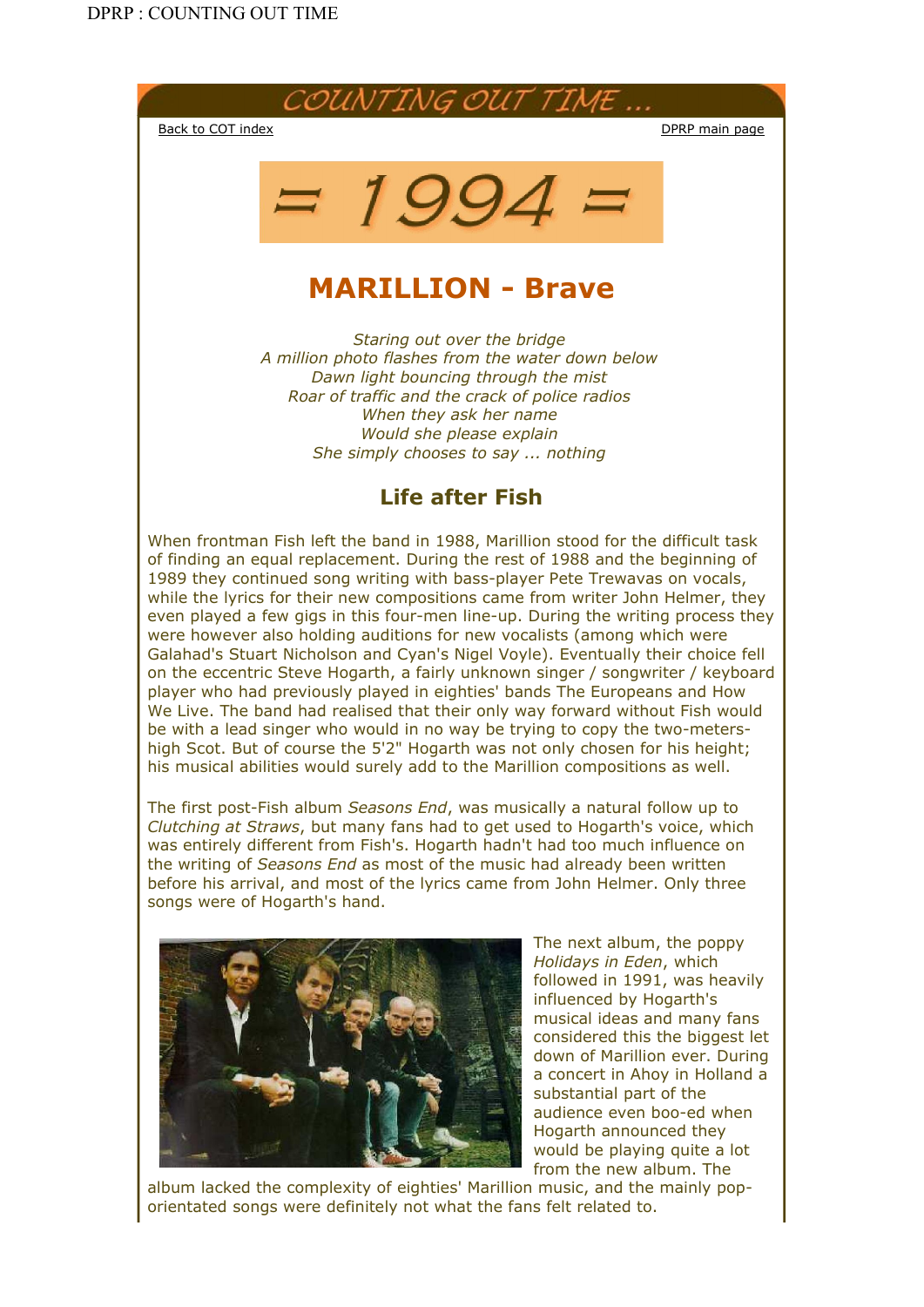Both the band, management and record label EMI realised that they needed to get their act together again and work started on their most pretentious album ever.

### Marillouatte - The Brave Recordings

Let's have a chronological look at the development of *Brave*:

Nov. 1992: Marillion starts writing new material in their new Racket Club studio in Aylesbury, a rehearsal studio with just enough room to store the band's equipment. All ideas were recorded to DAT and compiled every week. The first songs the band wrote were *Runaway, Living with the Big Lie* (bits of the lyrics could already be detected in the recording of the Caracas concert during the Holidays tour) and *Hard as Love*. After several weeks Steve Hogarth proposes the idea of a concept album based on a news broadcast about a girl found wandering near the Severn Bridge (more about this later). The new songs could easily be fitted into the story.

**Early Jan. 1993:** At this stage the band already had a hand full of songs written: *Living with the Big Lie, Runaway, Hard as Love, The Hollow Man, Lap of Luxury, Falling From the Moon* and *(Tell Me I'm) Mad*.

**End of Jan. 1993: Producer Dave Meegan was called in to make sure the** recording process would go smoothly. Dave had worked with Marillion before as a tape operator on *Fugazi* had had since then learned the job in the Sarm Studios in London, working with people like Trevor Horn and Steve Lipson on a variety of projects ranging from Yes to Grace Jones and U2 (engineer on The Joshua Tree).

Steve Rothery: *'Dave had been suggested by our A&R man Nick Mander, with the idea of making an album quickly with the minimum amount of overdubs (little did he know).'*

What the big shots at EMI didn't realise was that Meegan would record every single note the band played and review all the recorded material endlessly in search of "that perfect take". He would then take those different takes he liked best and mold them into one song. Thus Dave recorded tape after tape of rehearsals, jam sessions and demos looking for the 'magic moments'. Pete Trewavas: *'We would be in the middle of recording a song and he would suddenly play us a version we had done months earlier which we had all forgotten about and suggest a slight change somewhere. It became apparent that Dave was helping us to create the masterpiece that we all felt had been written and should be recorded'*.

In this period the band mainly worked on the rough versions of the new material or jammed away. All of this was taped and Dave spent about two hours every night listening through the tapes and logging them.

Feb. 10th 1993: After an invitation by Miles Copeland (Sting's manager) the band moves their operations to Miles' Chateau Marouatte in France. Steve Hogarth: *'We went there with a truck full of technology and turned the place into a recording studio'*. Indeed, the old building filled with Renaissance art was transformed into a studio, with the band in the main hall and

Dave Meegan and assistant engineer Chris



'Privet' Hedge in the 'royal' bedroom with their two mixing desks, two multitrack recorders and other toys. Communication between the two rooms was done by cameras and monitors.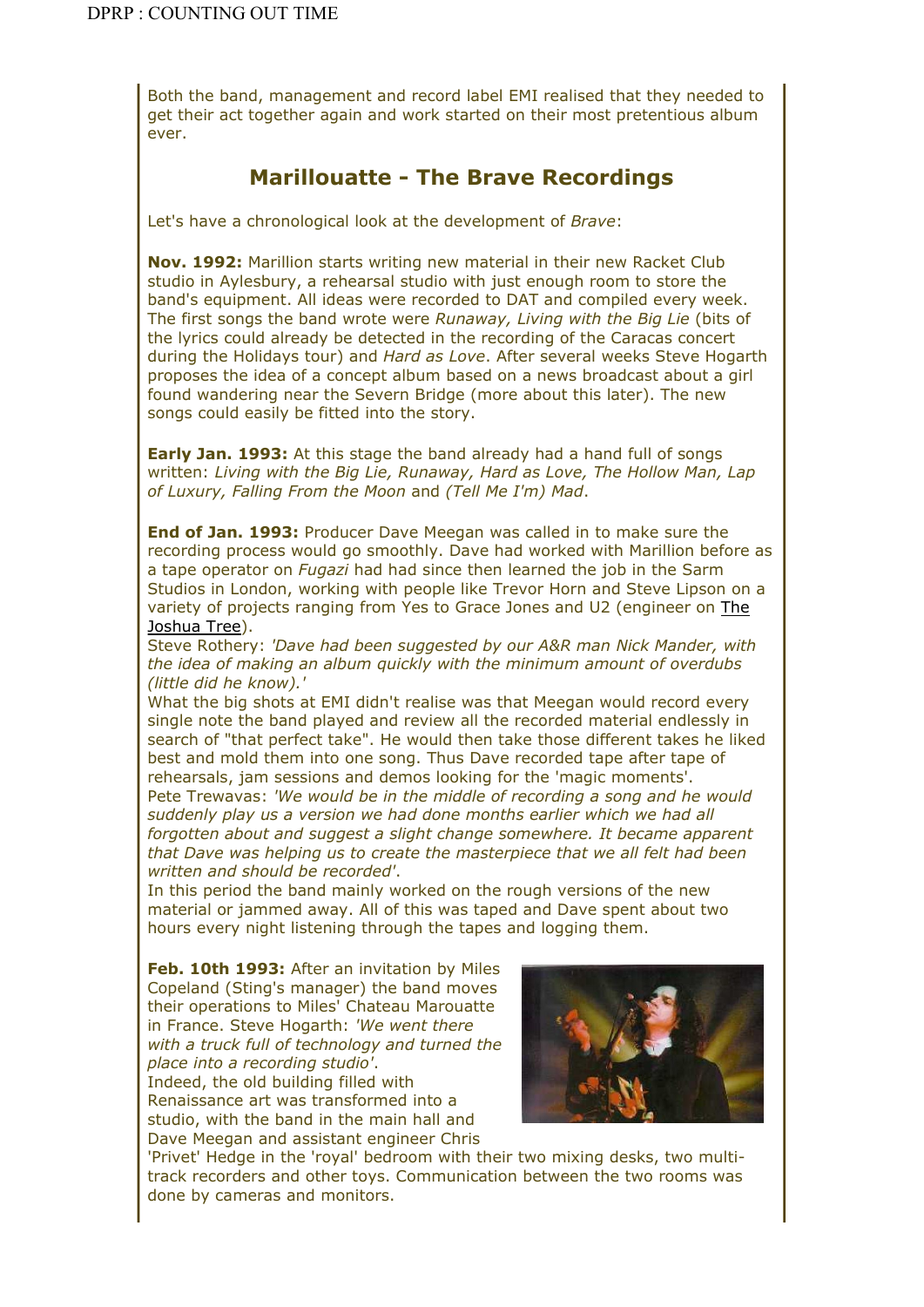Two weeks of jamming and rehearsing followed after the band had settled. During one of these jams *The Opium Den* as well as *The Slide* evolved, which first gets the title *The (Sex) Groove Thing*. The title track *Brave* was also written during this period, by Steve Hogarth in his separated round tower, heavily inspired by the medieval surroundings.

Dave: *'I usually spent weekends at Marouatte locked away in my control room editing up the various different takes of the week's work into final masters or else refining the album running order, trying new cross-fades or arrangements.'* Privet and some of the band members often went out into the country to record the weirdest sound effects, some of them even originated in an underground cave, like the big splash at the end of *Paper Lies*, which represents a certain newspaper millionaire falling of a yacht.

April 8th 1993: The band returns to the UK, having only finished about 1/3 of the work ! Steve Rothery: *'The band and Dave had decided that we were in the middle of making a very special album and that it would be ready when it was ready.'*

Work continued in the Parr Street studio in Liverpool. The writing of the album and recording of the backing tracks (drums and bass) have been finished in the French castle; *Made Again* was the only song that was fully recorded in Liverpool.

In Liverpool, Steve Hogarth met Tony Halligan, who was invited to play Uillean Pipes on the title track.

**End of May 1993:** Dave Meegan's Frankensteinesque way of working required way more time than planned. The Band realised they would not meet the deadline of end of June. Therefore EMI would not be able to release the CD in September. The release had to be postponed to February 1994.

**June 19th 1993:** Steve Hogarth and Pete Trewavas attend the Dutch fan club convention of The Web Holland. Among some older songs they play *Hollow Man, Bridge, Goodbye to All That, Runaway* and *Made Again*.

**Early August 1993:** After four months in Liverpool, the mixing of the album is continued in the Sarm West studio in London.



**Early September 1993:** The mixing of the album is finished at the Sarm West Studio, London. Almost a year after the first work on the new songs had begun .....

No less than 13 tapes of music (26 hours of music !) had been filled with jams, rehearsals and various track versions. The total costs for making *Brave* were about 375.000 dollars.

In 1995 Marillion released a fan club CD on Racket Records called *The Making of Brave* (see picture on the left). This double CD didn't only feature the full rough demo version of the album that was put together in France, but also included a disc with numerous fragments of the songs in various stages of development. This wonderful release clearly illustrates how *Brave* developed and features lots of alternative versions and bits and pieces of unused outtakes.

#### The Album and the Story

On February 7th 1994 the album that had listened to the working titles *Seven, Throwing a Seven, The Great Escape* and eventually got the name *Brave* was finally released.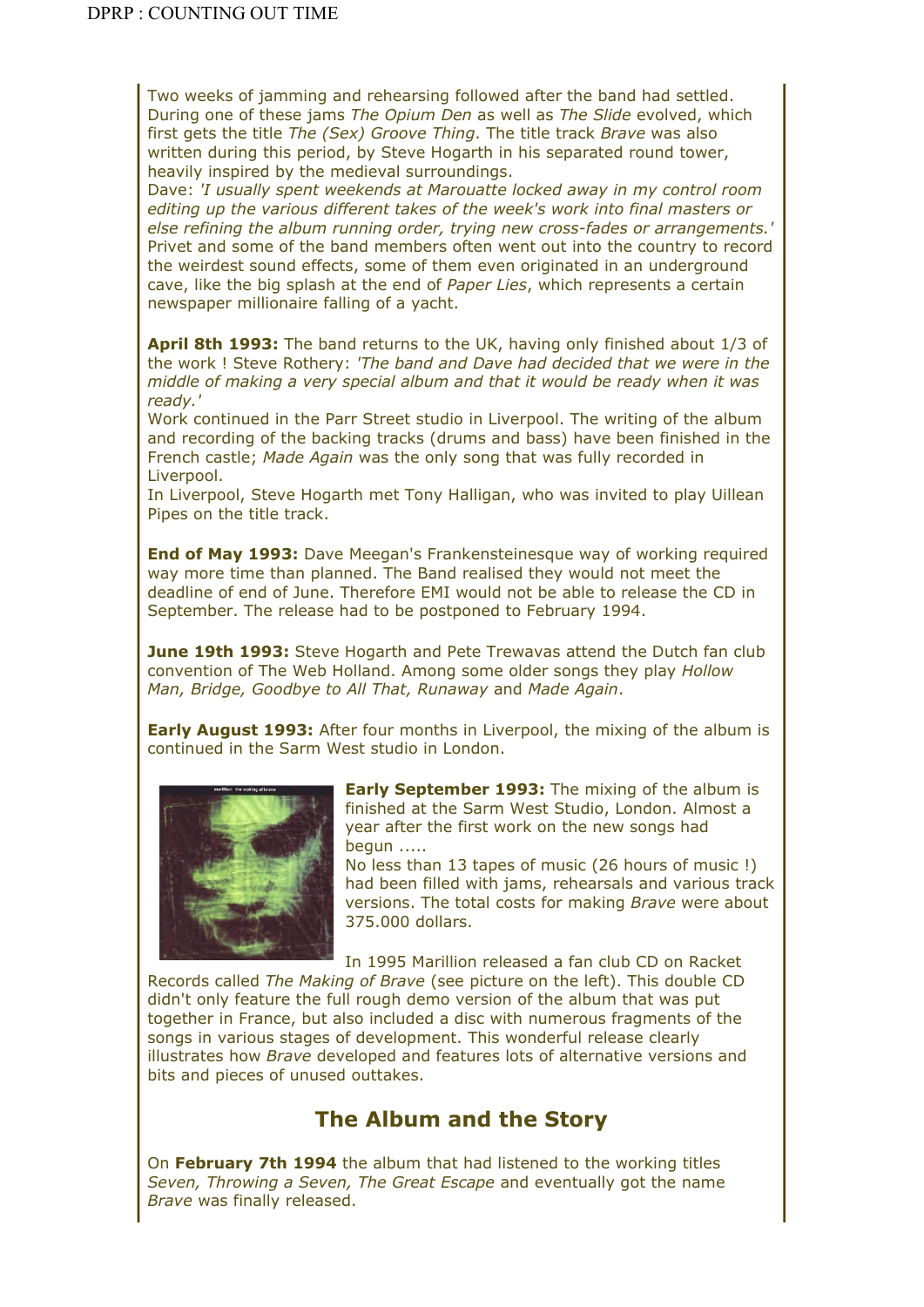The story of the concept of *Brave* was inspired by a news flash about a girl wandering around the M4 near the Severn Bridge that connects England and Wales. Since she refused to or could not speak the police requested the public to contact them in case they knew who she was. Steve Hogarth worked out a story that explained what drove the girl to the bridge.

The album starts with the atmospheric *Bridge*, in which the



police pick up the girl on the bridge. What follows is the first flashback. In *Living With The Big Lie* we hear how she is born and gets to deal with all of the strange sensations in her years as an infant and the frustrating experiences with 'the system' as a teenager. *Runaway* tells us how she tries to run away from her parents, of which the father seemingly sexually abuses her. As in the previous song, the anger grows while the song proceeds.

Back in the 'here and now' the police is trying to trace her identity in *Goodbye to All That*, which musically follows the melody of the vocal part of *Bridge*. The second flashback tells about her experiences with the use of drugs in *Wave, Mad* and the psychedelic *The Opium Den* and *Slide*.

In *Standing in the Swings* we're back in the police office where she wonders why they waste their time on her while there's more important things to worry about (*'murder on the street'*); they're too late to save her anyway.

In the heavy *Hard as Love* we're told about her bad experiences with 'love' from her parents and boyfriend(s). The ballad *The Hollow Man* describes the empty and emotionless state that has resulted from her past experiences. *Alone Again in the Lap of Luxury* tells us more about the situation within her family; the abuse by her father and the ignorance of her mother. Eventually she gives up hope in *Now Wash Your Hands*.



*Paper Lies* is rather irrelevant to the story and deals with the lies and misinformation in the media. The title track *Brave* is another atmospheric mood piece describing the emotional state of the girl. The story ends with one of the best pieces of music Marillion ever wrote; the three-piece *The Great Escape*. The opening of the song builds on the melody of *Bridge/Goodbye to All That* and tells us how the girl decides to commit suicide. Part two, *Last of You*, is a final statement to her father ('*How could you hurt the very one that you should have protected ?'*). In part three, *Fallin' From The* 

*Moon*, she tries to explain why she wants to commit suicide.

On the album it's not 100% clear if she does or does not commit suicide (in the movie she definitely does). Anyway, the album closes with an unconnected positive song to cheer the listeners of this intensely emotional trip back up again; *Made Again*.

The combination of Marillion's atmospheric, emotional and sometimes extremely powerful music with the touching lyrics by Steve Hogarth and John Helmer results in one of the best concept albums in prog history.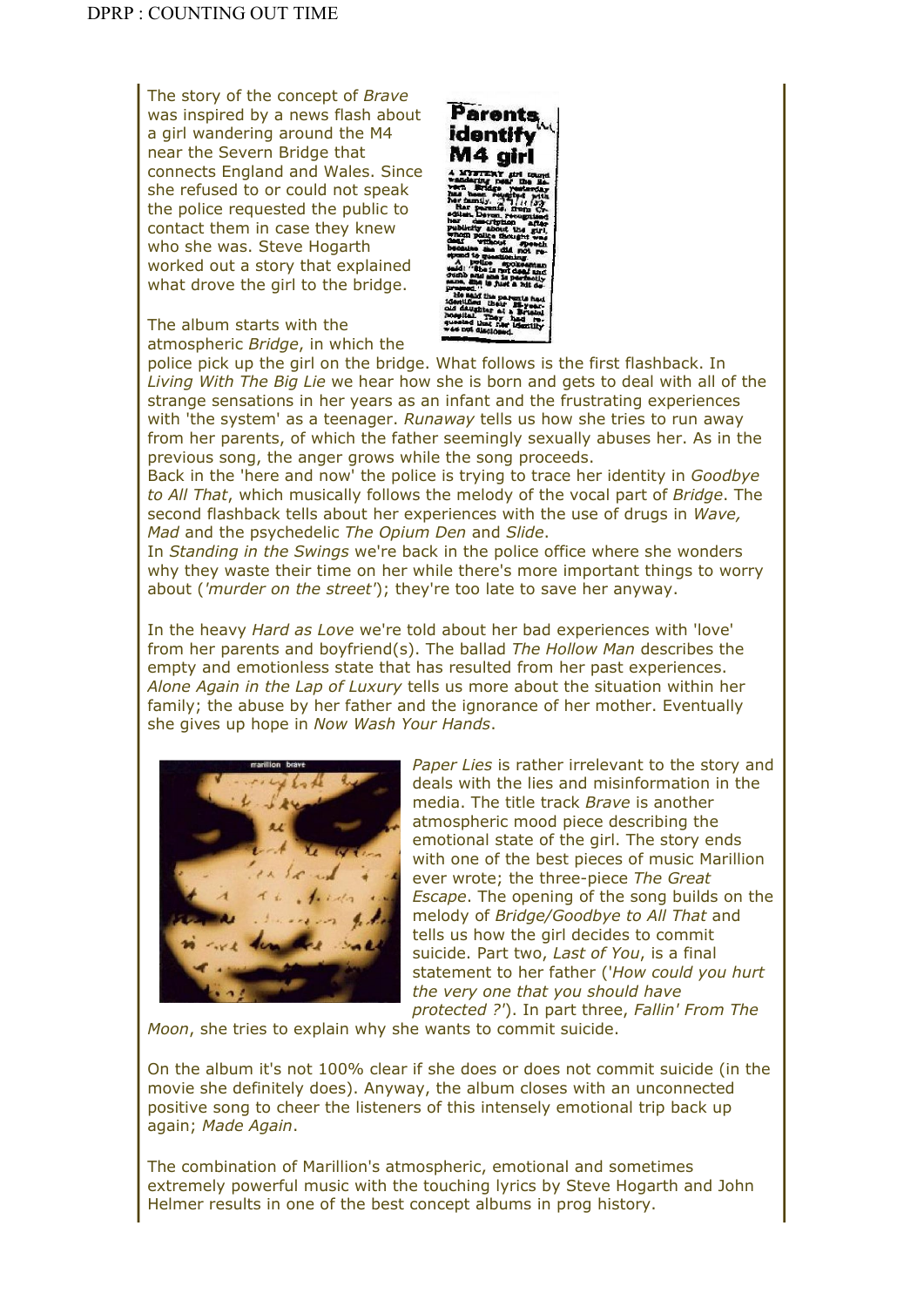

#### The Cover

The artwork for the CD was done by the Bill Smith studios. Initially they planned to use the collage on various smaller pictures that ended up on the back of the CD as the cover for *Brave*. Fortunately, this typical bit of 'Smith-ery' did not make it to the front side in the end. Instead a picture of a model was zoomed in and slightly blurred. Scribbled, almost illegible handwriting was laid over this picture, resulting in the very atmospheric cover you'll see on the left.

The source of the scribbled handwriting was unknown to the band, and when they were informed about it after the actual release of the album they decided to keep it quiet for a while. The source was the original diary of Anne Frank (*Het Achterhuis* or *The Attic*). The band did not want people to think that the album had anything to do with Anne Frank or that they had used the horrible experiences of

Anne Frank as a cheap way to create a concept album; something which definitely wasn't the case. The fragment belongs to Anne Frank's writings about July 15th 1944.

#### The Concerts

For the live performance of *Brave* the band made the wise decision to play the piece in smaller venues that would have the necessary intimate atmosphere. The tour started on February 20th in the UK and ended on September 2nd in Mexico City.

The Brave concerts started with a long piece of instrumental music which slowly build in tension and atmosphere while the varilites searched the concert hall. This music featured many samples of previous



Marillion albums and was recorded by assistant sound engineer Michael Hunter, whom the band had first met in the Parr Street studio. It was later released as a Racket Record fan club release called *River*. *River* created the perfect ambient atmosphere for the full-length performance of Marillion's masterpiece.

The live performance of Brave was a very impressive thing to experience and will probably go down in history as one of Marillion's best live shows (if not *the* best). Three small projection screens set up behind the band showed various slides (album artwork and stills from the movie) that illustrated the story.

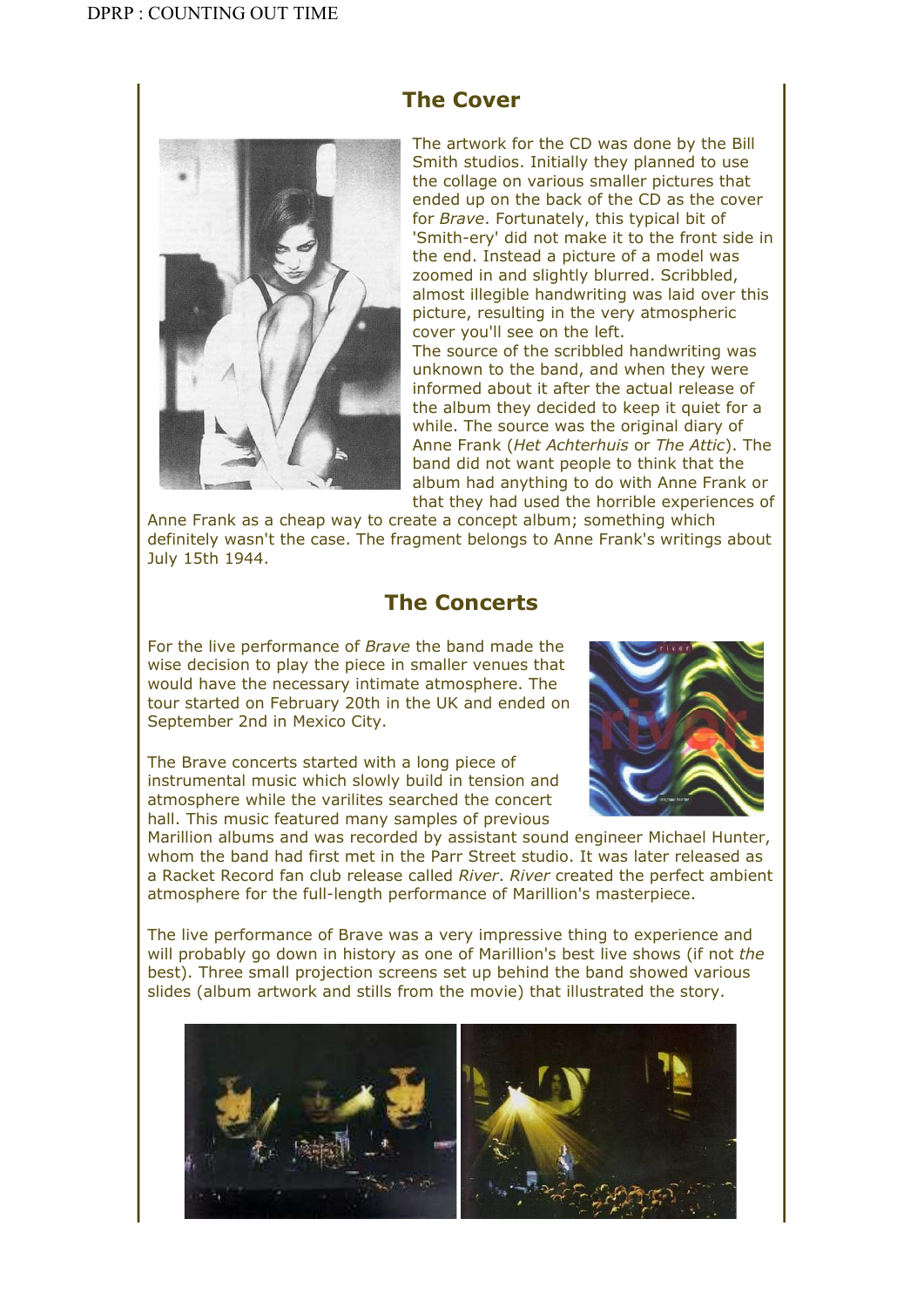In the meantime Steve Hogarth, who came on stage dressed in a sort of priest outfit, slowly transformed into the main character of the story. Among his amazing theatrics were a scene with a bouquet of flowers in *Runaway* while lipstick and eyeliner transformed him into a girl in *Goodbye to All That*. During *Wave/Mad* he pulled the spookiest faces while being lighted from below by a spotlight and reflecting the beam into audience with a small mirror. After putting in ponytails and playing rhythm guitar in *Hard As Love* he was dragged off the stage by two masked man.

During *The Hollow Man* slides of candles and real chandeliers created the right mood on stage. *Paper Lies* featured Steve as a show master in a glittering jacket.



A full recording by Dave Meegan of the performance of *Brave* in Paris on April 29th 1994 was released on the double live CD *Made Again* in 1996. Unfortunately both the film footage that was shot during the Polish concerts and an Argentinean TV broadcast were not considered to have the right quality by the band and were never released. A visual replay of the concert would have made much more of an impression that the note-by-note copy of the studio version on the live CD. Various copies of the video of the Argentinean

broadcast of the last Mexican show, featuring one of the most impressive setlists ever, are now popular items in the bootleg circuit.

#### The Singles

Although *Brave* was considered to be a non-commercial concept album, no less than three singles were drawn from the album. The first one, *The Great Escape* was released on January 10th 1994, a month before the arrival of the album. This would be the most interesting of the three because the single contained a re-recorded, alternative version which did not include the *Falling From the Moon* segment, but did feature an alternative, happy ending. The CD single also included the interesting *Marouatte Jam* that had formed the basis for *The Slide*.

The second single, *The Hollow Man*, was released on March 14th 1994 and included an instrumental orchestral version of *The Great Escape* and a short previously unreleased piece called *Winter Trees*. In the UK a second version of the CD single with *Brave* and *Marouatte Jam* was released as well.

Finally, *Alone Again in the Lap of Luxury* was released on April 25th. The cheap trick to release two CD singles (both with live tracks) shortly after each other was tried to get and keep the song in the charts for a while. It failed, and like the other two singles *Alone again ...* flopped (only *The Great Escape* was a very minor hit in Holland).

The video clips for these three singles used footage taken from the movie.

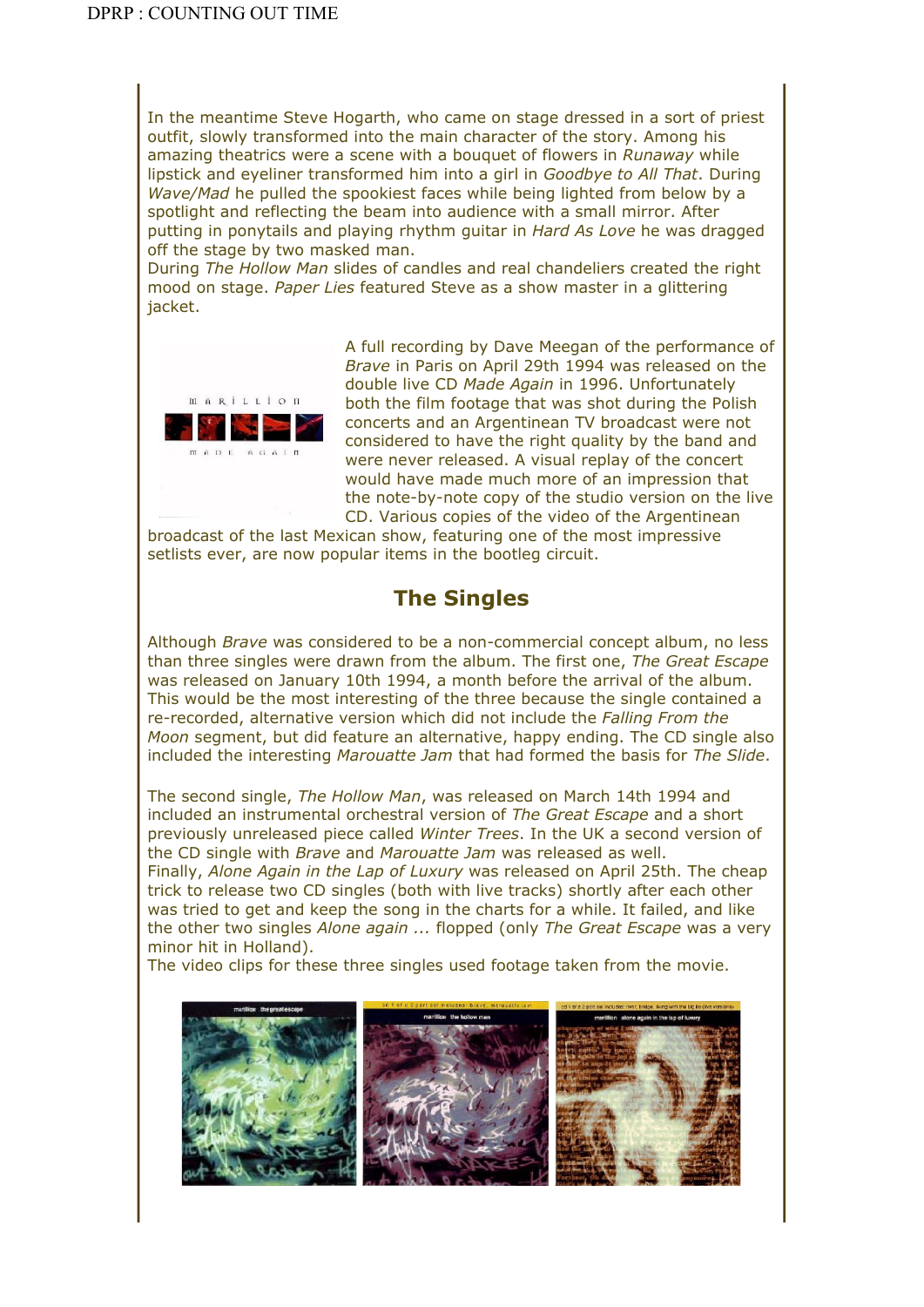#### The Movie

When the band proposed to EMI to make *Brave* into a movie their reaction was very positive and they started to search for the right director. Eventually the 27 years old Richard Stanley, director of cult-movie *Hardware*, was chosen to do the job. Stanley was very enthusiastic about the job, especially since he had a schizophrenic friend and therefore was fascinated by Marillion's concept. Marillion did not ask him to make a close visual version of the album but gave him the creative freedom to create his own version, as long as he stayed within the boundaries of the story. As a result the movie version is slightly different and broader than the album version. For instance, the movie version features new characters like a social worker who tries to help her and a psychiatrist. It also features a 'shadow theatre' in the 'dream time' that symbolizes parts of the story. Unlike the album, the movie makes it very clear that the girl (played by Josy Ayers) eventually does commit suicide.

The movie, which had cost 100.000 pounds to produce (an incredibly low budget), was first shown to an audience on the 9th of February at an old EMI production facility. The film missed *Paper Lies*, *Made Again* and part of *Goodbye to All That*. The movie was an impressive visual adaptation of Marillion's concept and the emotional and sometimes shocking content obviously moved the audience. The only bit of the movie that was rather out of place was *The Hollow Man*, which was more like a regular video with Steve Hogarth miming the lyrics behind a steamy window.

On June 5th the (uncensored) version was shown on RTL Television.

The version of the movie that was eventually released on videotape was slightly different from the one that was shown in February and on a couple of TV stations previously. Some scenes, like a suicide attempt and a drug abuse scene, had to be removed from the movie or were cleverly altered before the British committee gave their approval for release. Mark Kelly: *'Richard Stanley isn't really known for making children's TV'.*

The tape hit the shops on the 6th of February 1995. A year after it's premiere ! Besides the 50-minute interpretation of the story by Stanley the video also contained a 30-minute documentary on the making of *Brave*.

The video closed a chapter in the history of Marillion that had spanned almost two and a half years, from the first writing sessions in November 1992 to the release of the video in Feb. 1995.

In 1998 a remastered version of *Brave* was released. The bonus CD that came with the album featured lots of additional tracks like the orchestral version of *The Great Escape*, *Winter Trees*, *Marouatte Jam*, acoustic versions of *The Hollow Man, Runaway* and *Alone Again in the Lap of Luxury*, an instrumental version of *Hard as Love*, the 'happy ending' single version of *The Great Escape* and previously unreleased demo recordings of *Living With the Big Lie, Alone Again in the Lap of Luxury* and a track called *Dream Sequence*. The expanded booklet featured all lyrics plus extensive liner notes by Steve Rothery, Steve Hogarth, Pete Trewavas and Dave Meegan.

#### The lack of success

There is no doubt that Brave was much more an artistic than a commercial success. Although it restored faith among the die-hard fans and sales did go up slightly, EMI would rather have seen a second *Kayleigh* and for its follow-up, the much more accessible *Afraid of Sunlight*, EMI didn't seem to have any budget left available at all. This resulted in the obvious decision of the band to leave EMI in favour of a smaller, independent record label.